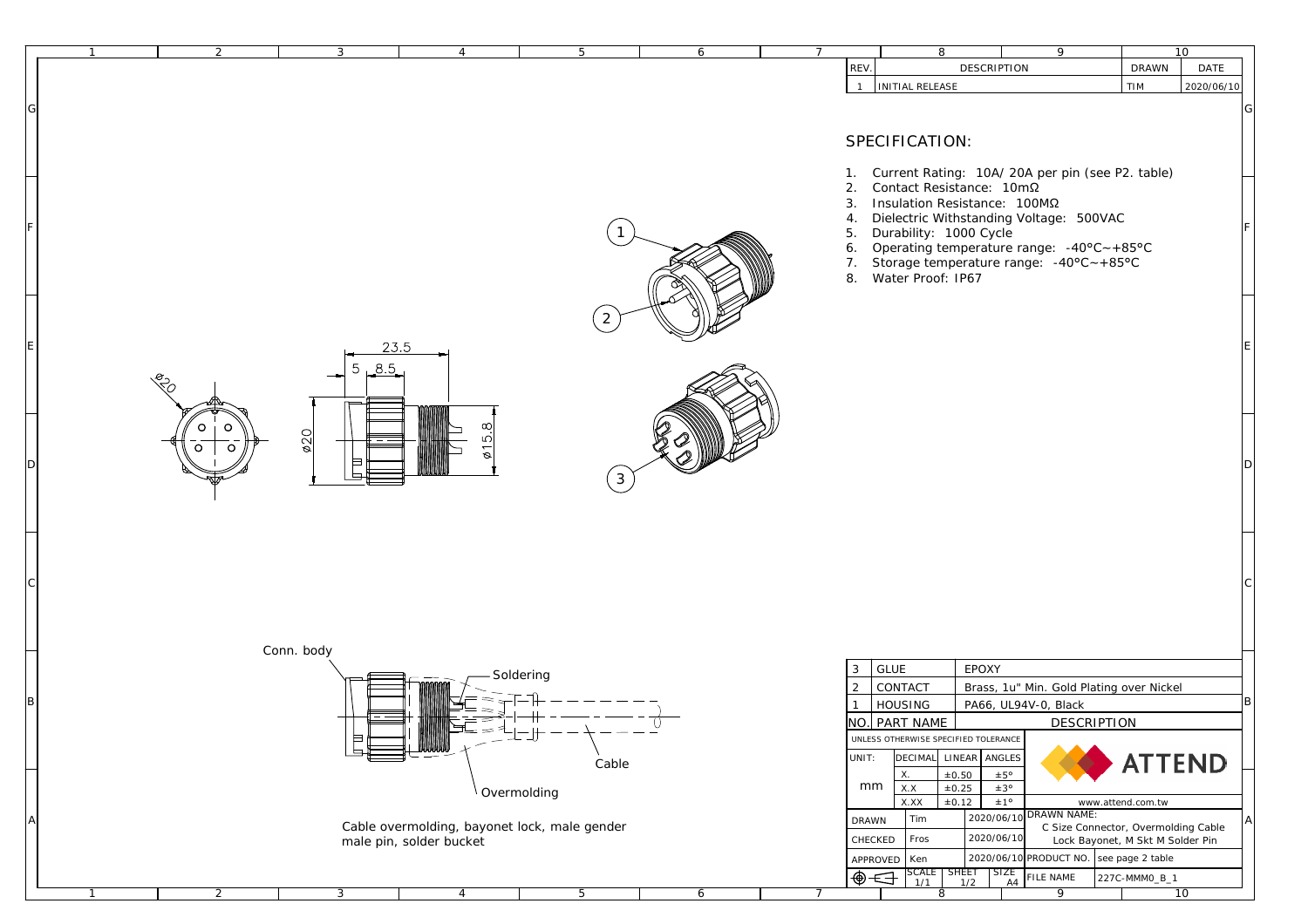|                       | $\overline{2}$ | $\mathbf{3}$                                                  | $\overline{4}$ | 6<br>$5\overline{)}$ | 10<br>$7\overline{ }$<br>8<br>9<br>REV.<br>DESCRIPTION<br>$\mathop{\rm DRAWN}\nolimits$<br>SEE SHEET ONE                                                                                                                      |
|-----------------------|----------------|---------------------------------------------------------------|----------------|----------------------|-------------------------------------------------------------------------------------------------------------------------------------------------------------------------------------------------------------------------------|
|                       |                |                                                               |                |                      |                                                                                                                                                                                                                               |
|                       |                |                                                               |                |                      |                                                                                                                                                                                                                               |
|                       |                | TABLE: Pin Count/ Pin Assignment/ Current Rating/ Part Number |                |                      |                                                                                                                                                                                                                               |
|                       |                |                                                               |                |                      |                                                                                                                                                                                                                               |
| Part Number           | 227C-03M07     | 227C-04M06                                                    | 227C-05M06     |                      |                                                                                                                                                                                                                               |
| Pin                   |                |                                                               |                |                      |                                                                                                                                                                                                                               |
| Assignment            | २              |                                                               |                |                      |                                                                                                                                                                                                                               |
| Pin Count             | 3Pin           | 4Pin                                                          | 5Pin           |                      |                                                                                                                                                                                                                               |
| <b>Current Rating</b> | $20\mbox{\AA}$ | 10A                                                           | 10A            |                      |                                                                                                                                                                                                                               |
|                       |                |                                                               |                |                      |                                                                                                                                                                                                                               |
|                       |                |                                                               |                |                      | Drawing Number: 227C-MMM0<br>Description: C size connector, overmolding cable                                                                                                                                                 |
|                       |                |                                                               |                |                      | lock bayonet, male socket male pin,<br>solder bucket                                                                                                                                                                          |
|                       |                |                                                               |                |                      |                                                                                                                                                                                                                               |
|                       |                |                                                               |                |                      |                                                                                                                                                                                                                               |
|                       |                |                                                               |                |                      | UNLESS OTHERWISE SPECIFIED TOLERANCE<br><b>ATTEND</b><br><b>DECIMAL</b><br>LINEAR ANGLES<br>UNIT:<br>±0.50<br>±5°<br>X.<br>mm<br>X.X<br>±3°<br>±0.25                                                                          |
|                       |                |                                                               |                |                      | ±1°<br>X.XX<br>$\pm 0.12$<br>www.attend.com.tw<br>DRAWN NAME:<br>2020/06/10<br>Tim<br><b>DRAWN</b><br>C Size Connector, Overmolding Cable<br>2020/06/10<br>Fros<br>CHECKED<br>Lock Bayonet, M Skt M Solder Pin                |
|                       |                |                                                               |                |                      | $2020/06/10$ PRODUCT NO. see table<br>APPROVED   Ken<br>$\begin{array}{ c c c c c }\n \hline\n \text{SCALE} & \text{SHEET} & \text{SIZE} \\ \hline\n 1/1 & 2/2 & \text{A4}\n \end{array}$<br>⊕←<br>FILE NAME<br>227C-MMM0_B_1 |
|                       |                |                                                               |                |                      |                                                                                                                                                                                                                               |